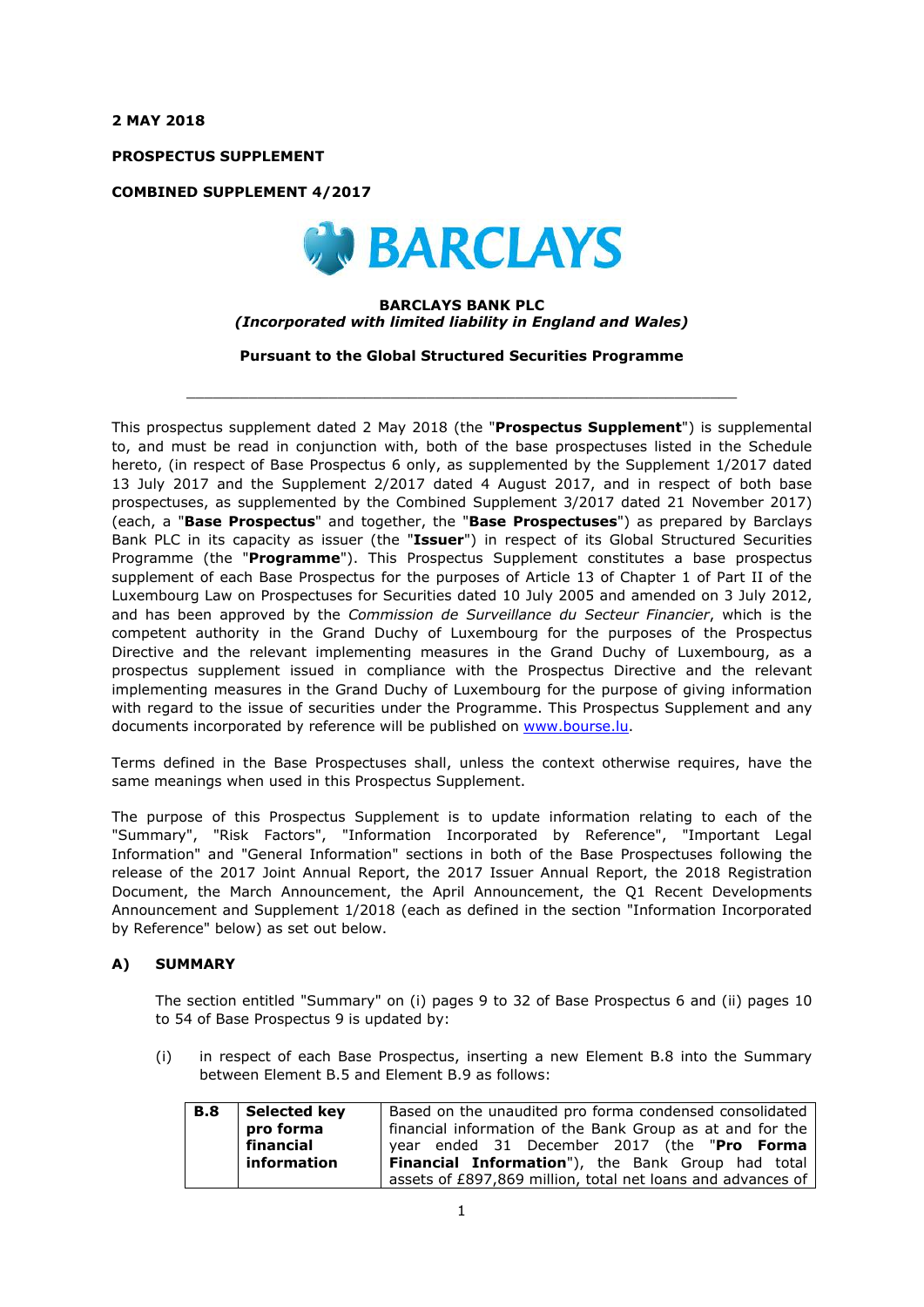| £213,800 million, total deposits of £280,728 million, and<br>total equity of £49,847 million. The profit before tax of the<br>Bank Group for the year ended 31 December 2017 was<br>£1,878 million after credit impairment charges and other<br>provisions of £1,553 million. The financial information in<br>this paragraph is extracted from the Pro Forma Financial<br>Information. |
|----------------------------------------------------------------------------------------------------------------------------------------------------------------------------------------------------------------------------------------------------------------------------------------------------------------------------------------------------------------------------------------|
| The Pro Forma Financial Information, because of its<br>nature, addresses a hypothetical situation and does not,<br>therefore, represent the Bank Group's actual financial<br>position or results.                                                                                                                                                                                      |

(ii) in respect of each Base Prospectus, deleting all of the information currently appearing in the third column of Element B.12 and replacing it with the following:

> "Based on the Bank Group's audited financial information for the year ended 31 December 2017, the Bank Group had total assets of £1,129,343 million (2016: £1,213,955 million), total net loans and advances of £401,762 million (2016: £436,417 million), total deposits of £467,332 million (2016: £472,917 million), and total equity of £65,734 million (2016: £70,955 million) (including noncontrolling interests of £1 million (2016: £3,522 million)). The profit before tax of the Bank Group for the year ended 31 December 2017 was £3,166 million (2016: £4,383 million) after credit impairment charges and other provisions of £2,336 million (2016: £2,373 million). The financial information in this paragraph is extracted from the audited consolidated financial statements of the Issuer for the year ended 31 December 2017.

> Not Applicable: save for the implementation of the Scheme as disclosed in the section 'Ring Fencing Transfer Scheme' of Element B.13, there has been no significant change in the financial or trading position of the Bank Group since 31 December 2017.

> There has been no material adverse change in the prospects of the Issuer since 31 December 2017."

(iii) in respect of each Base Prospectus, deleting all of the information currently appearing in the third column of Element B.13 and replacing it with the following:

"Ring-Fencing Transfer Scheme

On 9 March 2018 the Group was granted approval from the Prudential Regulation Authority and the High Court of Justice of England and Wales to implement the "ring-fencing" of its day-to-day banking services of the Group using a legal process called a Ring-Fencing Transfer Scheme (the "**Scheme**") under Part VII of the Financial Services and Markets Act 2000.

The Group has implemented the Scheme and established the ring-fenced bank, Barclays Bank UK PLC on 1 April 2018. This entity will operate alongside, but have the ability to take decisions independently from, the Issuer as part of the Group under Barclays PLC.

#### Settlement with the United States Department of Justice ("**DoJ**") in relation to residential mortgage-backed securities

The Group has reached a settlement with the DoJ to resolve the civil complaint brought by the DoJ in December 2016 relating to residential mortgage-backed securities sold by the Group between 2005 and 2007.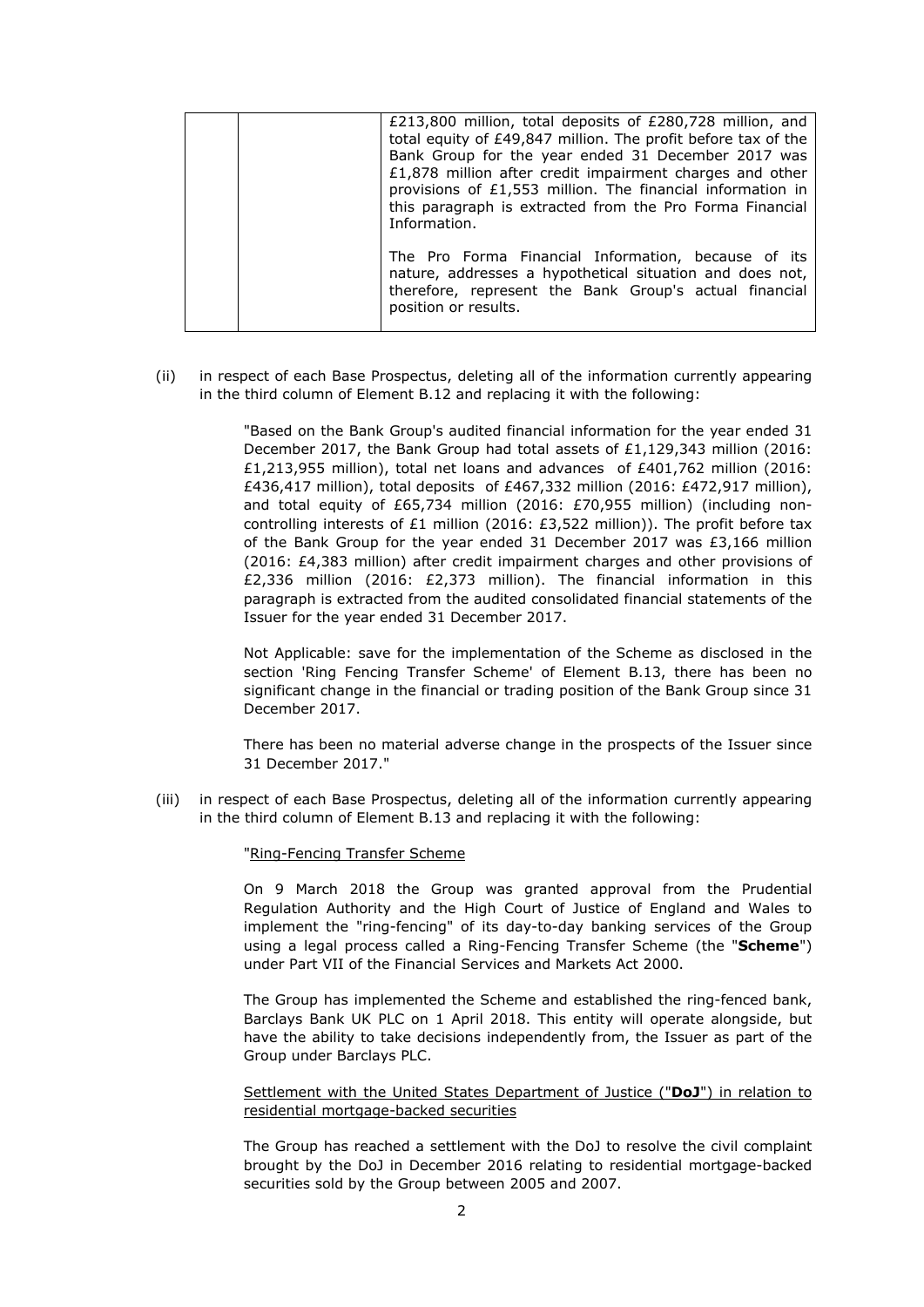The Group has agreed to pay a civil monetary penalty of \$2,000 million (£1,420) million), which will be recognized in the first quarter of 2018.

The settlement resolves all actual and potential civil claims by the DoJ relating to the Group's securitisation, underwriting and sale of mortgage-backed securities in the period 2005-2007."

(iv) in respect of each Base Prospectus, deleting all of the information currently appearing in the third column of Element B.15 and replacing it with the following:

> "The Bank Group is a global consumer and wholesale bank offering products and services across personal, corporate and investment banking and wealth management, with a strong presence in the UK and the US."

(v) in respect of Base Prospectus 9 only, deleting all of the information currently appearing in the third column of Element B.17 and replacing it with the following:

> "The short-term unsecured obligations of the Issuer are rated A-1 by Standard & Poor's Credit Market Services Europe Limited, P-1 by Moody's Investors Service Ltd. and F1 by Fitch Ratings Limited and the long-term unsecured unsubordinated obligations of the Issuer are rated A by Standard & Poor's Credit Market Services Europe Limited, A2 by Moody's Investors Service Ltd. and A by Fitch Ratings Limited. A specific issue of Securities may be rated or unrated."

(vi) in respect of each Base Prospectus, deleting all of the information currently appearing in the third column of Element D.2 and replacing it with the following:

> The risks described below are material risks that senior management has identified with respect to the Group. In connection with the planned implementation in the first half of 2018 of ring-fencing certain of the Group's UK businesses, the Issuer will transfer what are materially the assets and business of the Barclays UK division to another subsidiary of the Group, Barclays Bank UK PLC (the "**UK Ring-fenced Bank**"). Senior management expects that upon this transfer the material risks with respect to the Bank Group will be the same in all material respects as those risks with respect to the Group.

> The Issuer classifies eight risks as "**Principal Risks**": (1) Credit Risk; (2) Market Risk; (3) Treasury and Capital Risk; (4) Operational Risk; (5) Model Risk; (6) Conduct Risk; (7) Reputation Risk; and (8) Legal Risk (each a "**Principal Risk**"). Material risks to the Group and their impact are described below in the sections (i) material existing and emerging risks potentially impacting more than one Principal Risk and (ii) material existing and emerging risks impacting individual Principal Risks.

## **(i) Material existing and emerging risks potentially impacting more than one Principal Risk**

#### **Business conditions, general economy and geopolitical issues**

The Group offers a broad range of services, including to retail, institutional and government customers, in a large number of countries. The breadth of these operations means that deterioration in the economic environment, or an increase in political instability in countries where the Group is active, or in any systemically important economy, could adversely affect the Group's operating performance, financial condition and prospects.

#### **Interest rate rises adversely impacting credit conditions**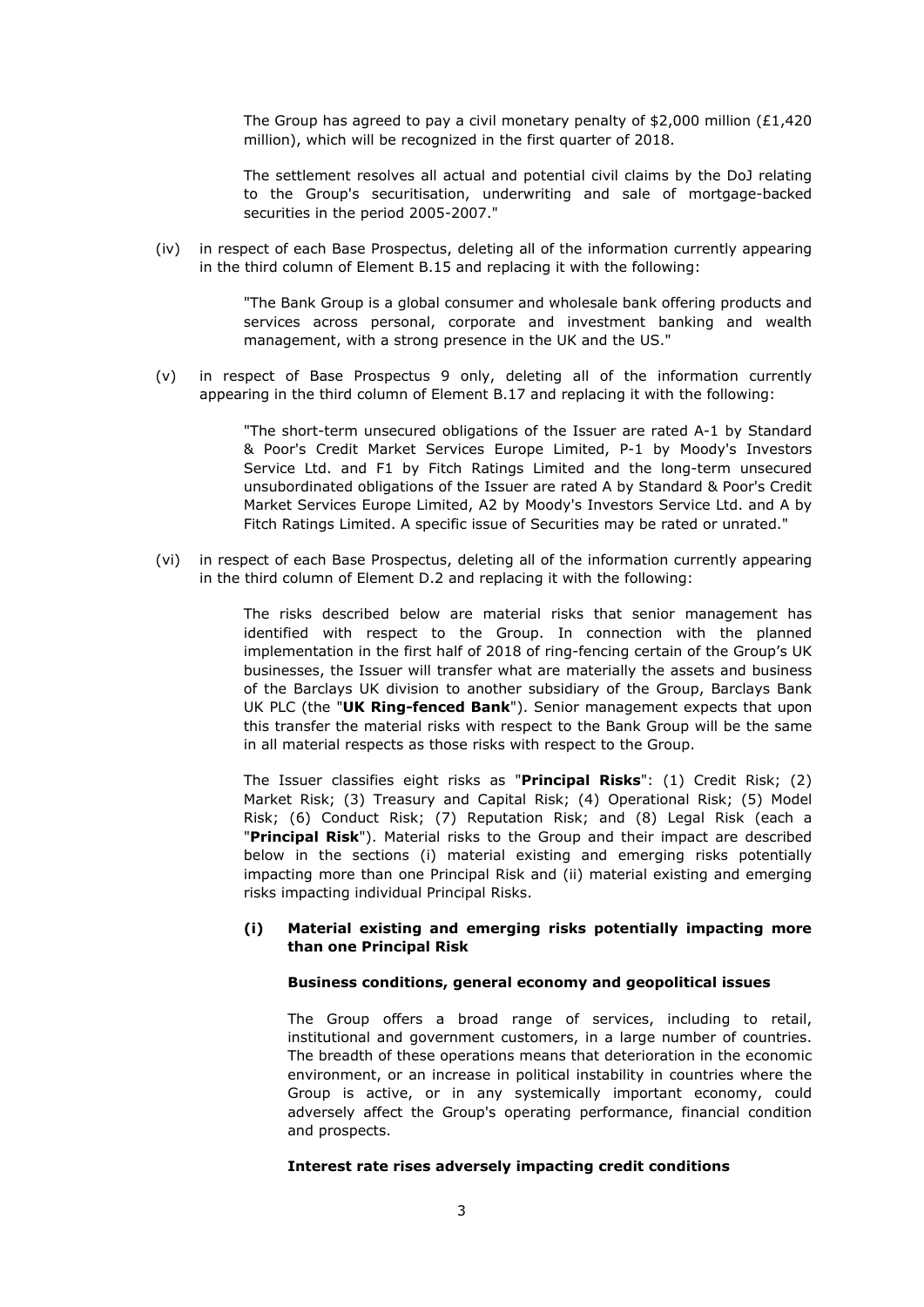To the extent that central banks increase interest rates particularly in the Group's main markets, in the UK and the US, there could be an impact on consumer debt affordability and corporate profitability. While interest rate rises could positively impact the Group's profitability, as retail and corporate business income may increase due to margin de-compression, future interest rate increases, if larger or more frequent than expectations, could cause stress in the loan portfolio and underwriting activity of the Group. Higher credit losses driving an increased impairment allowance would most notably impact retail unsecured portfolios and wholesale non- investment grade lending.

Interest rates rising faster than expected could also have an adverse impact on the value of high quality liquid assets which are part of the Group Treasury function's investment activity that could consequently create more volatility through the Group's available for sale reserves than expected.

#### **Process of UK withdrawal from the European Union**

The uncertainty and increased market volatility following the UK's decision to leave the EU in 2019 is likely to continue until the exact nature of the future trading relationship with the EU becomes clear. The potential risks associated with an exit from the EU include:

- Increased market risk with the impact on the value of trading book positions;
- Potential for credit spread widening for UK institutions which could lead to reduced investor appetite for the Group's debt securities, which could negatively impact the cost of and/or access to funding;
- Changes in the long-term outlook for UK interest rates which may adversely affect International Accounting Standards 19 pension liabilities and the market value of equity investments funding those liabilities;
- Increased risk of a UK recession with lower growth, higher unemployment and falling UK house prices. This would negatively impact a number of the Group's portfolios;
- Changes to current EU "Passporting" rights which will likely require adjustments to the current model for the Group's cross-border banking operation which could increase operational complexity and/or costs;
- The ability to attract, or prevent the departure of, qualified and skilled employees may be impacted by the UK's future approach to the EU freedom of movement and immigration from the EU countries; and
- The legal framework within which the Group operates could change and become more uncertain as the UK takes steps to replace or repeal certain laws currently in force, which are based on EU legislation and regulation.

## **Regulatory change agenda and impact on business model**

The Group remains subject to ongoing significant levels of regulatory change and scrutiny in many of the countries in which it operates (including, in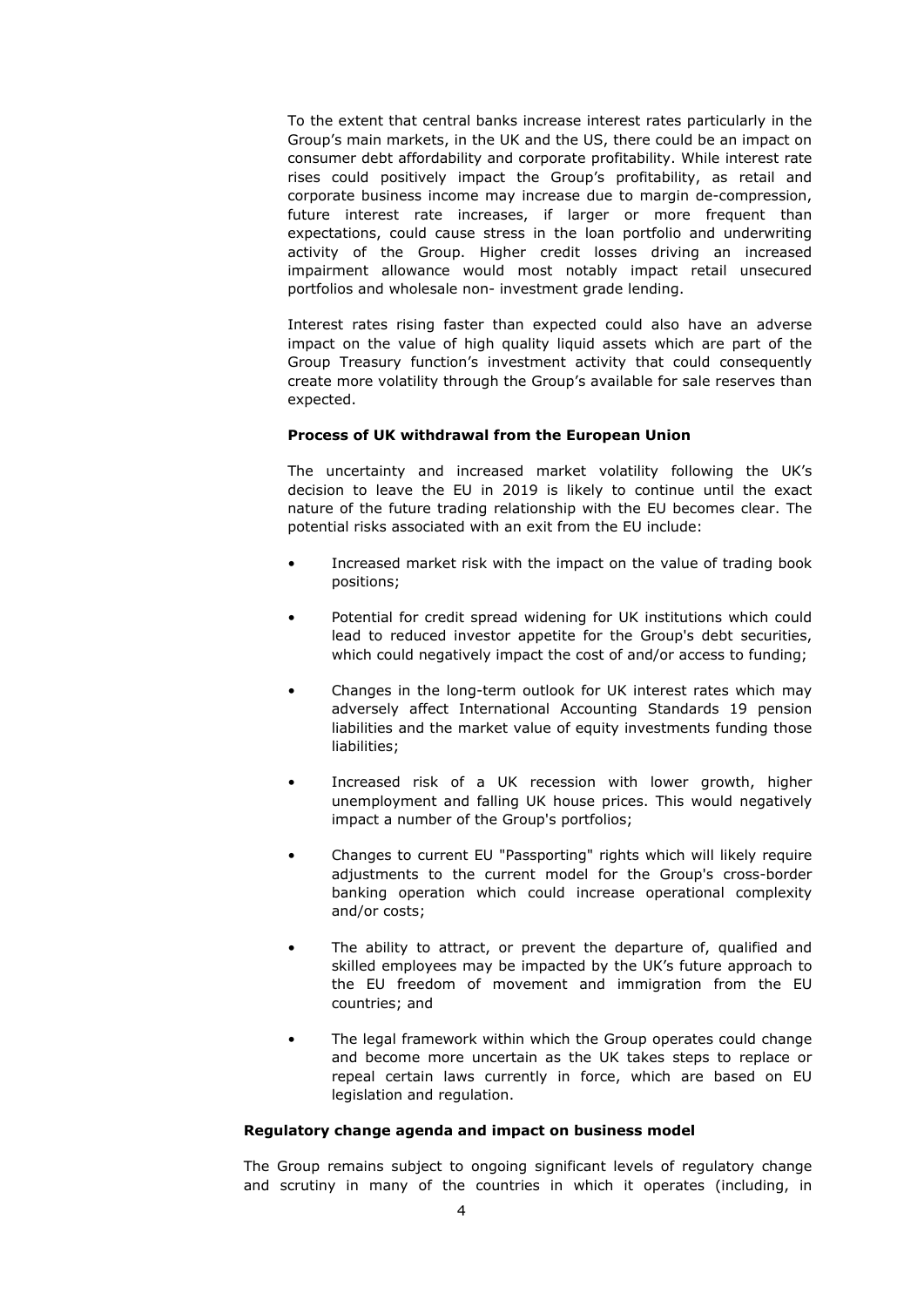particular, the UK and the US). A more intensive regulatory approach and enhanced requirements together with the uncertainty (particularly in light of the UK's decision to withdraw from the EU) and potential lack of international regulatory coordination as enhanced supervisory standards are developed and implemented may adversely affect the Group's business, capital and risk management strategies and/or may result in the Group deciding to modify its legal entity structure, capital and funding structures and business mix, or to exit certain business activities altogether or not to expand in areas despite otherwise attractive potential.

#### **Certain potential consequences of ring-fencing to the Issuer**

In connection with the planned implementation in the first half of 2018 of ringfencing certain of the Group's businesses, the Issuer will transfer what are materially the assets and business of the Barclays UK division to another subsidiary of the Group, the UK Ring-fenced Bank. Senior management expects that upon this transfer, the material risks with respect to the Bank Group will be the same in all material respects as those risks with respect to the Group. However, senior management has identified certain potential differences in risks with respect to the Bank Group as compared to risks to the Group.

The transfer of the assets and liabilities of the Barclays UK division from the Issuer will mean that the Bank Group will be less diversified than the Group as a whole. The Issuer will not be the parent of the UK Ring-fenced Bank and thus will not have recourse to the assets of the UK Ring-fenced Bank.

The implementation of ring-fencing may adversely affect the market value and/or liquidity of the Securities.

## **(ii) Material existing and emerging risks impacting individual Principal Risks**

**Credit risk:** The risk of loss to the Group from the failure of clients, customers or counterparties, including sovereigns, to fully honour their obligations to the Group, including the whole and timely payment of principal, interest, collateral and other receivables. The Group may suffer financial loss if any of its customers, clients or counterparties fails to fulfil their contractual obligations to the Group.

**Market risk:** The risk of a loss arising from potential adverse changes in the value of the Group's assets and liabilities from fluctuation in market variables including, but not limited to, interest rates, foreign exchange, equity prices, commodity prices, credit spreads, implied volatilities and asset correlations. The Group's trading business is generally exposed to a prolonged period of elevated asset price volatility, particularly if it negatively affects the depth of marketplace liquidity.

**Treasury and capital risk:** The risk that the Group (i) is unable to meet its contractual or contingent obligations or that it does not have the appropriate amount, tenor and composition of funding and liquidity to support its assets, (ii) has an insufficient level or composition of capital to support its normal business activities and to meet its regulatory capital requirements, or (iii) is exposed to capital or income volatility because of a mismatch between the interest rate exposures of its assets and liabilities. The Group may not be able to achieve its business plans due to, among other things: a) being unable to maintain appropriate capital ratios; b) being unable to meet its obligations as they fall due; c) rating agency downgrades; d) adverse changes in foreign exchange rates on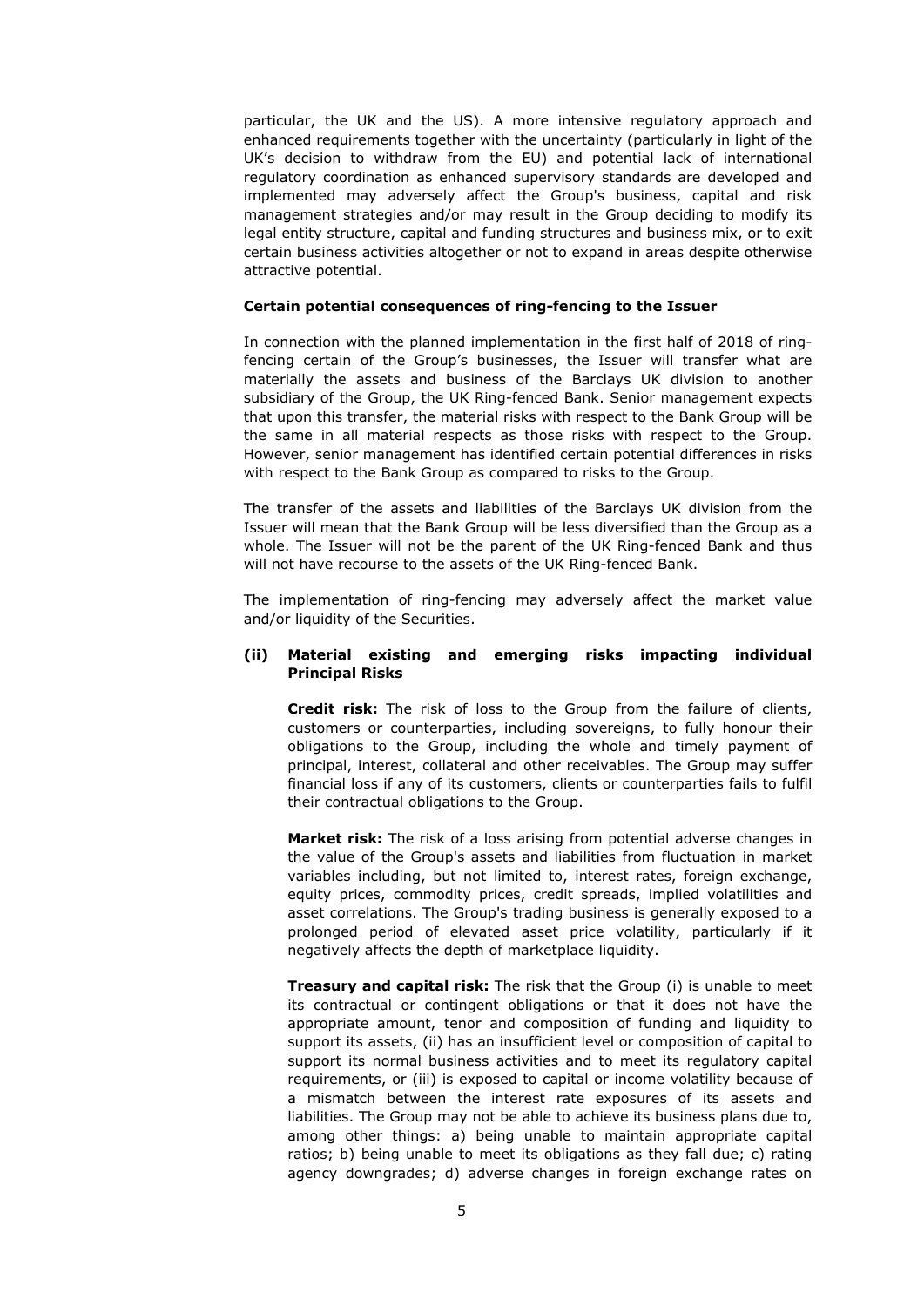capital ratios; e) adverse movements in the pension fund; and f) nontraded market risk/interest rate risk in the banking book.

**Operational risk:** The Group is exposed to many types of operational risk. These include: (i) the risk of failing to adequately manage the threat of cyber attacks and to continually evolve enterprise security and provide an active cyber security response capability could result in increased fraud losses, inability to perform critical economic functions, customer detriment, potential regulatory censure and penalty, legal liability, reduction in shareholder value and reputational damage; (ii) the risk of loss of or disruption to the Group's business processing, whether arising through impacts on technology systems, real estate services, personnel availability or the support of major suppliers, and which may result in significant customer detriment, cost to reimburse losses incurred by the Group's customers, potential regulatory censure or penalty, and reputational damage; (iii) to the extent that the Group depends on suppliers for the provision of many of its services and the development of future technology driven product propositions, there is a risk that client information or critical infrastructures is not adequately protected, the potential for a negative impact on the Group's ability to continue to provide services that are material to the Group following a failure by any such supplier and the potential for increased losses, inability to perform critical economic functions, customer detriment, potential regulatory censure and penalty, legal liability and reputational damages upon a failure to adequately manage outsourcing risk; (iv) the risk of material errors in operational processes, including payments, which could disadvantage the Group's customers, clients or counterparties and could result in regulatory censure and penalties, legal liability, reputational damage and financial loss by the Group; (v) the risk of a failure to closely monitor risk exposure to new and emergent technology, which could lead to customer detriment, loss of business, regulatory censure, missed business opportunity and reputational damage; (vi) the risk of fraudulent and other internal and external criminal activities, which could result in high profile material losses together with regulatory censure, penalties and significant reputational damage; (vii) the risk of the inability to hire and retain appropriately qualified employees, which could negatively impact the Group's financial performance, control environment and level of employee engagement as well as the disenfranchisement of certain customer groups, customer detriment and reputational damage; (viii) the risk that the Group failing to comply with tax laws and practices or managing its tax affairs in an appropriate manner, which could lead to losses due to additional tax charges, other financial costs or reputational damage; (ix) the risk that of incorrect judgements being exercised, or incorrect estimates or assumptions being used, in relation to International Financial Reporting Standards, which could result in significant loss to the Group, beyond what was anticipated or provided for; and (x) the risk of failing to accurately collect and maintain the large volumes of data (including personally identifiable information, intellectual property, and financial data) that the Group holds and to protect it from breaches of confidentiality and interference with its availability, which could lead to loss or unavailability of data and data integrity issues and could result in regulatory censure, legal liability and reputational damage.

**Model risk:** The risk of the potential adverse consequences from financial assessments or decisions based on incorrect or misused model outputs and reports. Models are, by their nature, imperfect and incomplete representations of reality because they rely on assumptions and inputs, and so they may be subject to errors affecting the accuracy of their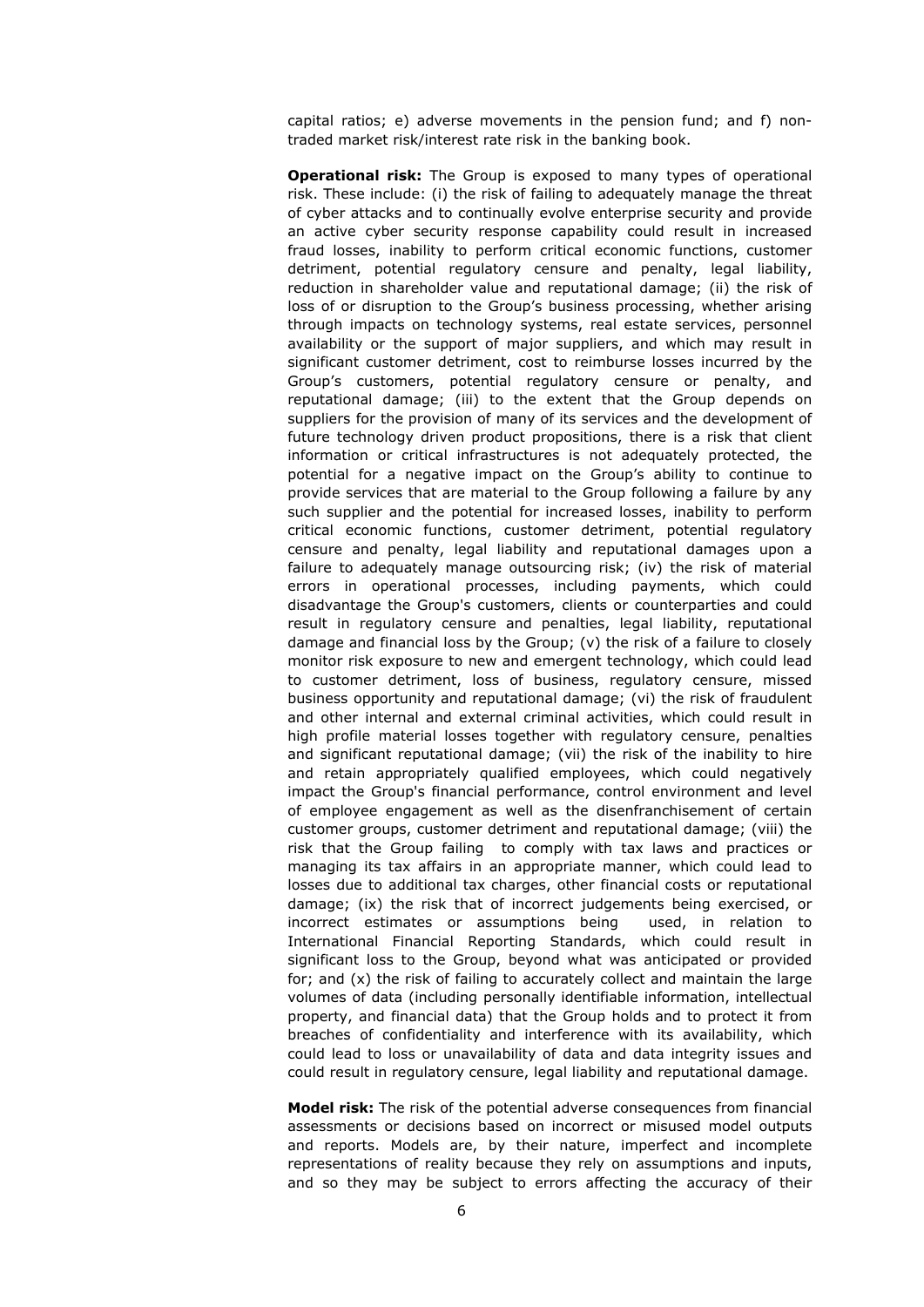outputs. Models may also be misused. Model errors or misuse may result in the Group making inappropriate business decisions and being subject to financial loss, regulatory risk, reputational risk and/or inadequate capital reporting.

**Conduct risk:** The risk of detriment to customers, clients, market integrity, competition or the Group from the inappropriate supply of financial services, including instances of wilful or negligent misconduct. Ineffective product governance, could lead to poor customer outcomes, as well as regulatory sanctions, financial loss and reputational damage. The Group may be adversely affected if it fails to effectively mitigate the risk that its employees or third parties facilitate, or that its products and services are used to facilitate financial crime (money laundering, terrorist financing, bribery and corruption and sanctions evasion). Failure to protect personal data can lead to potential detriment to the Group's customers and clients, reputational damage, regulatory sanctions and financial loss, which under the new EU Data Protection Regulation may be substantial. Failure to meet the requirements and expectations of the UK Senior Managers Regime, Certification Regime and Conduct Rules may lead to regulatory sanctions, both for the individuals and the Group.

**Reputation risk:** The risk that an action, transaction, investment or event will reduce trust in the Group's integrity and competence by clients, counterparties, investors, regulators, employees or the public.

**Legal risk and legal, competition and regulatory matters:** The risk of loss or imposition of penalties, damages or fines from the failure of the Group to meet its legal obligations including regulatory or contractual requirements. Legal disputes, regulatory investigations, fines and other sanctions relating to conduct of business and breaches of legislation and/or regulations may negatively affect the Group's results, reputation and ability to conduct its business. Legal outcomes can arise as a consequence of legal risk or because of past and future actions, behaviours and business decisions as a result of other Principal Risks."

## **B) RISK FACTORS**

The section entitled "Risk Factors" on (i) pages 33 to 66 of Base Prospectus 6 and (ii) pages 55 to 95 of Base Prospectus 9 is updated by:

(i) in respect of Base Prospectus 6 only, deleting the third paragraph of Risk Factor 1 (*Risks associated with the Issuer's ability to fulfil its obligations under the Warrants and status of the Warrants*) on page 35 of Base Prospectus 6 in its entirety and replacing it with the following:

> "These risks are described in the section 'Risk Factors' in the 2018 Registration Document, incorporated by reference into this document – see 'Information Incorporated by Reference'."

(ii) in respect of Base Prospectus 9 only, deleting in its entirety the third paragraph of Risk Factor 1 (*Risks associated with the Issuer's ability to fulfil its obligations under the Securities and status of the Securities*) on page 56 of Base Prospectus 9 and replacing it with the following:

> "These risks are described in the section 'Risk Factors' in the 2018 Registration Document, incorporated by reference into this document – see 'Information Incorporated by Reference'."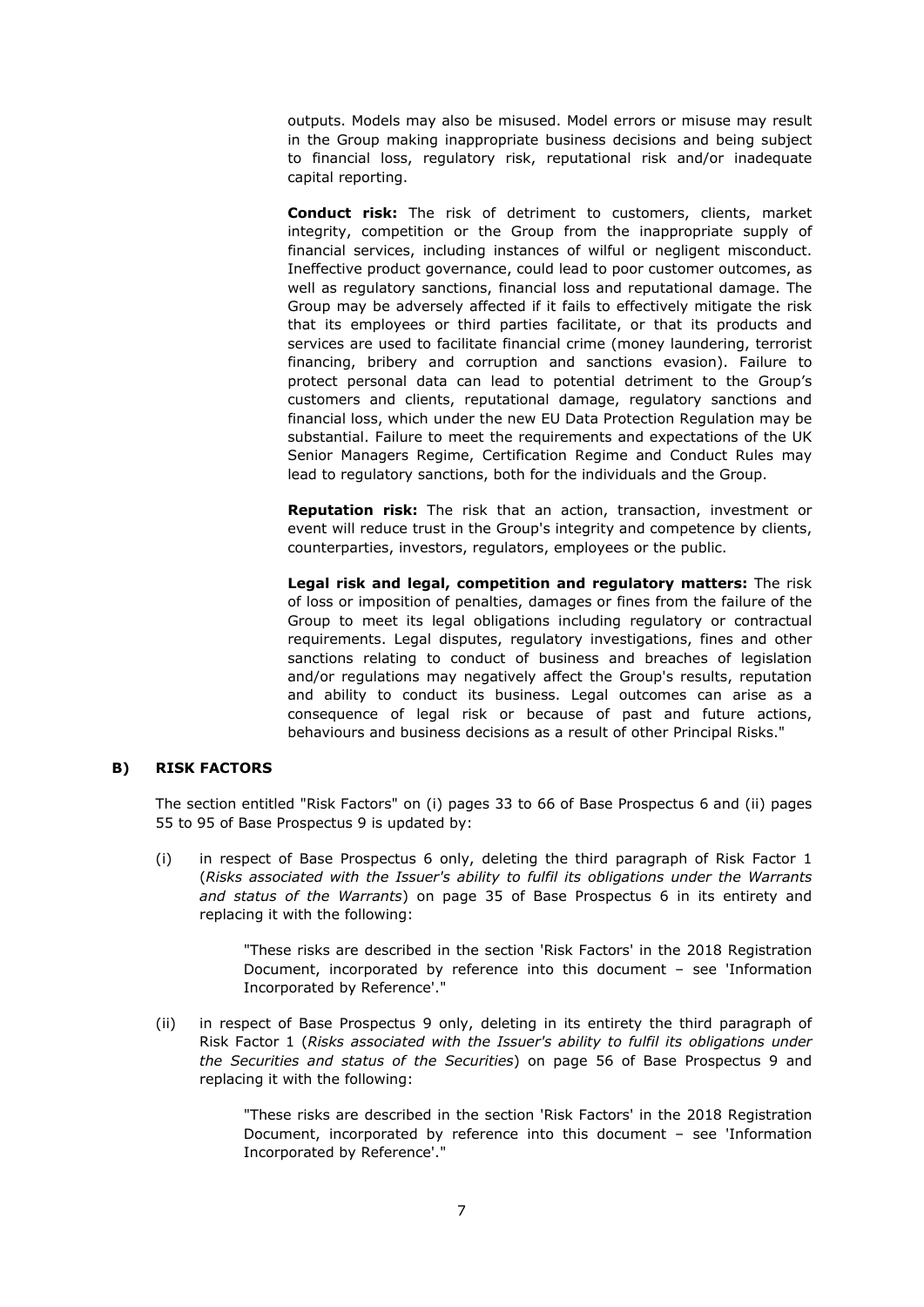(iii) in respect of Base Prospectus 6 only, deleting the first paragraph on page 36 of Base Prospectus 6 in Risk Factor 3 (*Regulatory action in the event a bank or investment firm in the Group (such as the Issuer) is failing or likely to fail could materially adversely affect the value of the Warrants*) in its entirety and replacing it with the following:

> "On 23 November 2016, the European Commission published, among other proposals, proposals to amend the BRRD. The majority of these proposals are in draft form and are still subject to the EU legislative process and national implementation. Therefore, it is unclear what the effect of such proposals may be on the Group, the Issuer or the Warrants."

(iv) in respect of Base Prospectus 9 only, deleting the fourth paragraph on page 57 of Base Prospectus 9 in Risk Factor 3 (*Regulatory action in the event a bank or*  investment firm in the Group (such as the Issuer) is failing or likely to fail could *materially adversely affect the value of the Securities*) in its entirety and replacing it with the following:

> "On 23 November 2016, the European Commission published, among other proposals, proposals to amend the BRRD. The majority of these proposals are in draft form and are still subject to the EU legislative process and national implementation. Therefore, it is unclear what the effect of such proposals may be on the Group, the Issuer or the Securities."

(v) in respect of Base Prospectus 6 only, deleting the seventh and eighth paragraphs on page 37 of Base Prospectus 6 in Risk Factor 3 (*Regulatory action in the event a bank or investment firm in the Group (such as the Issuer) is failing or likely to fail could materially adversely affect the value of the Warrants*) in their entirety and replacing them with the following:

> "Where the relevant statutory conditions for use of the bail-in tool have been met, the relevant UK resolution authority would be expected to exercise these powers without your consent. Subject to certain exemptions set out in the BRRD (including secured liabilities, bank deposits guaranteed under an EU member state's deposit guarantee scheme, liabilities arising by virtue of the holding of client money, liabilities to other non-group banks or investment firms that have an original maturity of fewer than seven days and certain other exceptions), it is intended that all liabilities of institutions and/or their EEA parent holding companies should potentially be within scope of the bail-in tool. Accordingly, any such exercise of the bail-in tool in respect of the Issuer and the Warrants may result in the cancellation of all, or a portion, of the principal amount of, interest on, or any other amounts payable on, the Warrants and/or the conversion of the Warrants into shares or other securities or other obligations of the Issuer or another person, or any other modification or variation to the terms of the Warrants.

> The Banking Act specifies the order in which the bail-in tool should be applied, reflecting the hierarchy of capital instruments under CRD IV and otherwise respecting the hierarchy of claims in an ordinary insolvency. In addition, the bail-in tool contains an express safeguard (known as 'no creditor worse off') with the aim that shareholders and creditors do not receive a less favourable treatment than they would have received in ordinary insolvency proceedings of the relevant entity. Among other proposals, the amendments to BRRD and CRD IV proposed by the European Commission on 23 November 2016 have amended the creditor hierarchy in respect of certain unsecured debt instruments, although such amendments remain subject to national implementation. The other amendments to BRRD and CRD IV, such as the amendments in relation to minimum requirements for own funds and eligible liabilities ("**MREL**"), are still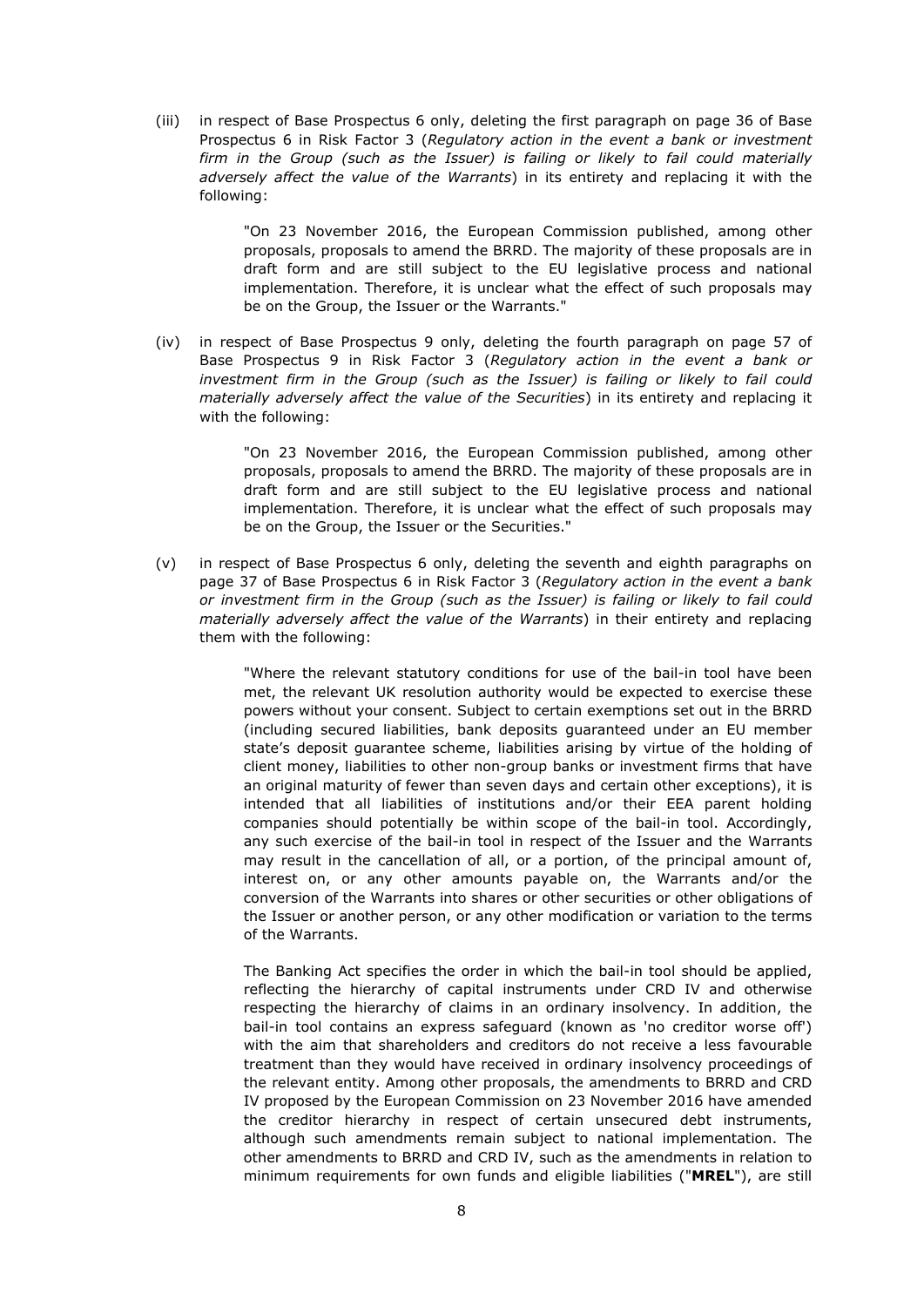in draft form and subject to the EU legislative process, therefore it is unclear what the effect of such amendments may be on the Group, the Issuer or the Warrants."

(vi) in respect of Base Prospectus 9 only, deleting the tenth and eleventh paragraphs on page 58 of Base Prospectus 9 in Risk Factor 3 (*Regulatory action in the event a bank or investment firm in the Group (such as the Issuer) is failing or likely to fail could materially adversely affect the value of the Securities*) in their entirety and replacing them with the following:

> "Where the relevant statutory conditions for use of the bail-in tool have been met, the relevant UK resolution authority would be expected to exercise these powers without your consent. Subject to certain exemptions set out in the BRRD (including secured liabilities, bank deposits guaranteed under an EU member state's deposit guarantee scheme, liabilities arising by virtue of the holding of client money, liabilities to other non-group banks or investment firms that have an original maturity of fewer than seven days and certain other exceptions), it is intended that all liabilities of institutions and/or their EEA parent holding companies should potentially be within scope of the bail-in tool. Accordingly, any such exercise of the bail-in tool in respect of the Issuer and the Securities may result in the cancellation of all, or a portion, of the principal amount of, interest on, or any other amounts payable on, the Securities and/or the conversion of the Securities into shares or other securities or other obligations of the Issuer or another person, or any other modification or variation to the terms of the Securities.

> The Banking Act specifies the order in which the bail-in tool should be applied, reflecting the hierarchy of capital instruments under the CRD IV and otherwise respecting the hierarchy of claims in an ordinary insolvency. In addition, the bail-in tool contains an express safeguard (known as 'no creditor worse off') with the aim that shareholders and creditors do not receive a less favourable treatment than they would have received in ordinary insolvency proceedings of the relevant entity. Among other proposals, the amendments to BRRD and CRD IV proposed by the European Commission on 23 November 2016 have amended the creditor hierarchy in respect of certain unsecured debt instruments, although such amendments remain subject to national implementation. The other amendments to BRRD and CRD IV, such as the amendments in relation to minimum requirements for own funds and eligible liabilities ("**MREL**"), are still in draft form and subject to the EU legislative process, therefore it is unclear what the effect of such amendments may be on the Group, the Issuer or the Securities."

- (vii) in respect of Base Prospectus 6 only, adding the phrase "the implementation of structural reform;" to the second paragraph of Risk Factor 4 (*A downgrade of the credit rating assigned by any credit rating agency to the Issuer or, if applicable, to the Warrants could adversely affect the liquidity or market value of the Warrants. Credit ratings downgrades could occur as a result of, among other causes, changes in the ratings methodologies used by credit rating agencies*) on page 38 of Base Prospectus 6, immediately following the words "the level of political support for the industries in which the Issuer operates;".
- (viii) in respect of Base Prospectus only, adding the phrase "the implementation of structural reform" to the second paragraph of Risk Factor 4 (*A downgrade of the credit*  rating assigned by any credit rating agency to the Issuer or, if applicable, to the *Securities could adversely affect the liquidity or market value of the Securities. Credit ratings downgrades could occur as a result of, among other causes, changes in the ratings methodologies used by credit rating agencies*) on page 60 of Base Prospectus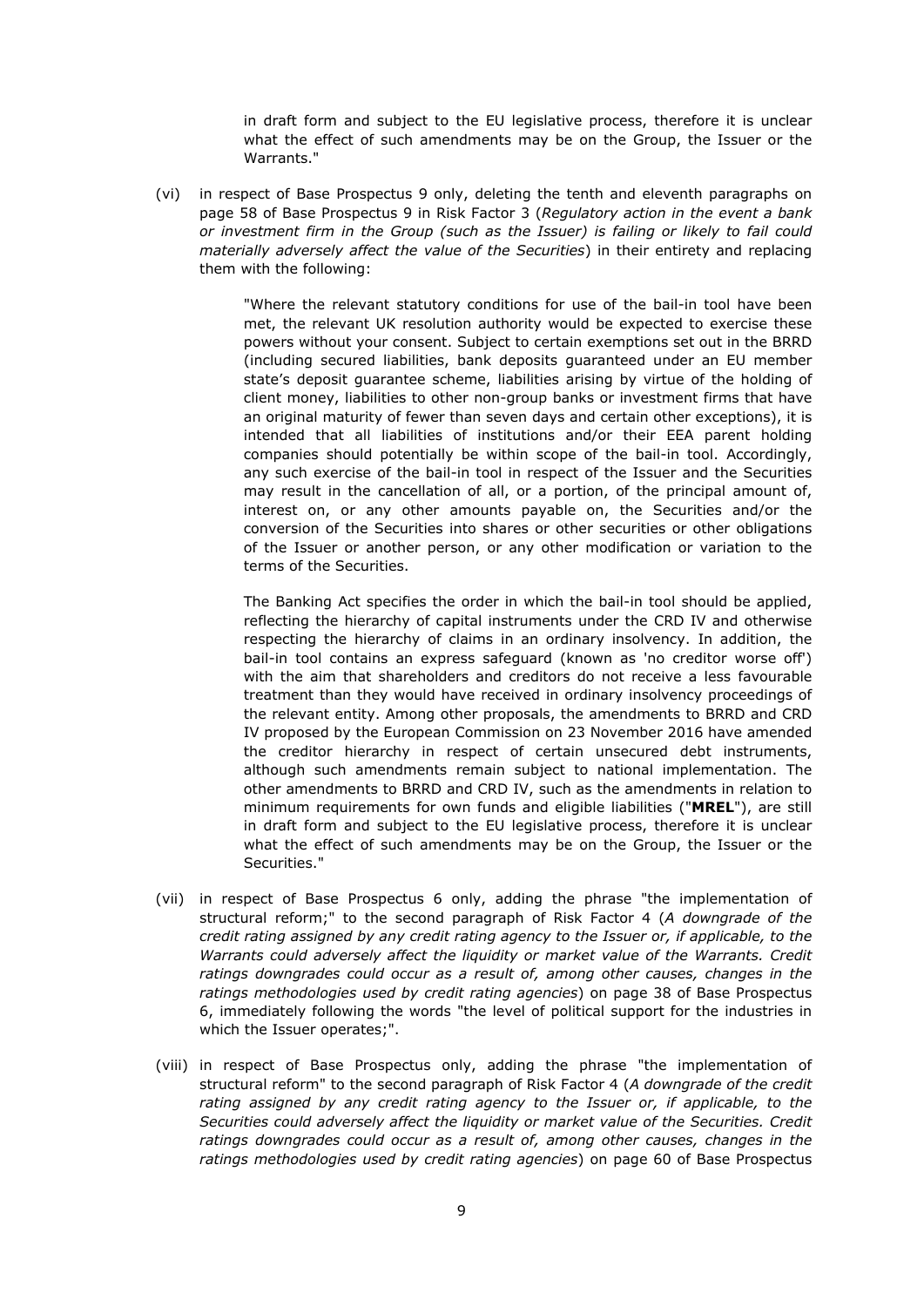9, immediately following the words "the level of political support for the industries in which the Issuer operates;".

## **C) INFORMATION INCORPORATED BY REFERENCE**

The section entitled "Information Incorporated by Reference" on (i) pages 68 to 71 of Base Prospectus 6 and (ii) pages 98 to 102 of Base Prospectus 9 is updated by:

- (i) adding the following documents (the "**Documents**", each a "**Document**") to the list of source documents in paragraph 1 (*Source documents*):
	- (1) the information set out in paragraph (ii) below from the joint Annual Report of Barclays PLC and the Issuer, as filed with the United States Securities and Exchange Commission (the "**SEC**") on Form 20-F on 22 February 2018 in respect of the years ended 31 December 2016 and 31 December 2017 (the "**2017 Joint Annual Report**");
	- (2) the Annual Report of the Issuer containing the audited consolidated financial statements of the Issuer in respect of the year ended 31 December 2017 (the "**2017 Issuer Annual Report**");
	- (3) the Registration Document dated 16 March 2018 (the "**2018 Registration Document**") and approved by the United Kingdom Financial Conduct Authority ("**FCA**") in its capacity as competent authority in the United Kingdom (the "**UK Listing Authority**");
	- (4) the joint announcement of Barclays PLC and the Issuer, as filed with the SEC on Form 6-K on 29 March 2018 in respect of the settlement of civil litigation with the US Department of Justice in relation to residential mortgage-backed securities (the "**March Announcement**");
	- (5) the announcement of Barclays PLC, as filed with the SEC on Form 6-K on 20 April 2018 in respect of the conclusion of the FCA and Prudential Regulation Authority ("**PRA**") investigations (the "**April Announcement**");
	- (6) the announcement of the Issuer, as filed with the SEC on Form 6-K on 26 April 2018 in respect of recent developments during the first quarter of 2018 (the "**Q1 Recent Developments Announcement**"); and
	- (7) Supplement 1/2018 dated 1 May 2018 to the Registration Document dated 16 March 2018 ("**Supplement 1/2018**").
- (ii) adding the following page references to the cross-reference lists in paragraph 2 (*Information incorporated by reference*):

#### *From the 2017 Joint Annual Report*

| Notes: Certain non-IFRS measures                   | Page i          |
|----------------------------------------------------|-----------------|
| Market and other data; Uses of Internet addresses; | Page ii         |
| References to Pillar 3 report                      |                 |
| Governance                                         | Page 1 to 74    |
| Directors' Report                                  | Pages 2 to 46   |
| People                                             | Pages 47 to 50  |
| Remuneration Report                                | Pages 51 to 74  |
| <b>Risk Review</b>                                 | Pages 75 to 162 |
| Risk Management                                    | Pages 77 to 78  |
| Material existing and emerging risks               | Pages 79 to 84  |
| Principal Risk management                          | Pages 85 to 95  |
| Risk performance                                   | Pages 96 to 162 |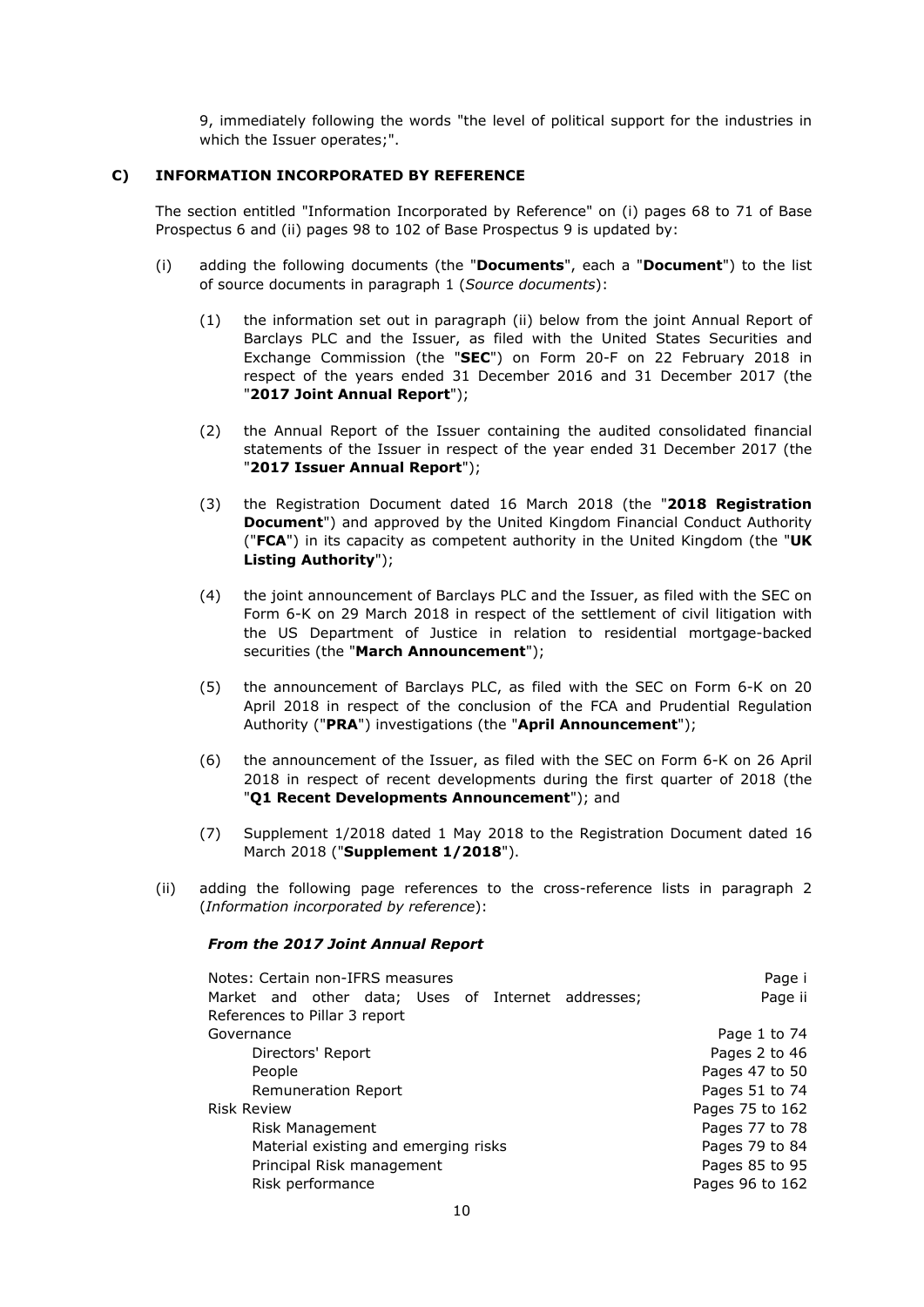| <b>Financial review</b>                                                                               | Pages 163 to 183                     |
|-------------------------------------------------------------------------------------------------------|--------------------------------------|
| Presentation of Information                                                                           | Page 184                             |
| Financial statements (Barclays PLC)                                                                   | Pages 185 to 271                     |
| Report of Independent Registered Public Accounting                                                    | Pages 186 to 187                     |
| Firm                                                                                                  |                                      |
| Consolidated financial statements                                                                     | Pages 188 to 194                     |
| Notes to the financial statements                                                                     | Pages 195 to 271                     |
| Additional shareholder information                                                                    | Pages 272 to 281                     |
| Additional Information                                                                                | Pages 282 to 300                     |
| Barclays' approach to managing risks                                                                  | Pages 301 to 361                     |
| Additional financial disclosure (unaudited)<br>Independent Registered Public Accounting Firm's Report | Pages 362 to 385                     |
| (Barclays Bank PLC)                                                                                   | Pages 386 to 387                     |
| Barclays Bank PLC                                                                                     | Pages 388 to 390                     |
| Barclays Bank PLC Data                                                                                | Pages 391 to 408                     |
| Additional financial data                                                                             | Pages 409 to 410                     |
| Glossary of terms                                                                                     | Pages 411 to 432                     |
|                                                                                                       |                                      |
| <b>From the 2017 Issuer Annual Report</b>                                                             |                                      |
| <b>Strategic Report</b>                                                                               | Pages 2 to 39                        |
| Governance                                                                                            |                                      |
| Directors' report                                                                                     | Pages 41 to 43                       |
| Directors and Officers                                                                                | Page 44                              |
| People                                                                                                | Pages 45 to 48                       |
| <b>Risk review</b>                                                                                    |                                      |
| Material existing and emerging risks                                                                  | Pages 55 to 61                       |
| Risk management                                                                                       | Pages 62 to 75                       |
| Risk performance                                                                                      |                                      |
| Credit risk<br>Market risk                                                                            | Pages 76 to 96<br>Pages 97 to 99     |
| Treasury and Capital risk - Liquidity                                                                 | Pages 101 to 114                     |
| Treasury and Capital risk - Capital                                                                   | Pages 115 to 116                     |
| Treasury and Capital risk - Interest rate risk                                                        | Pages 117 to 119                     |
| Operational risk                                                                                      | Pages 120 to 121                     |
| Model risk                                                                                            | Page 122                             |
| Conduct risk                                                                                          | Page 123                             |
| Reputation risk                                                                                       | Page 124                             |
| Legal risk                                                                                            | Page 125                             |
| Supervision and regulation                                                                            | Pages 126 to 134                     |
| <b>Financial review</b>                                                                               |                                      |
| Performance measures                                                                                  | Page 136                             |
| Consolidated summary income statement                                                                 | Page 137                             |
| Income statement commentary                                                                           | Page 138                             |
| Consolidated summary balance sheet                                                                    | Page 139                             |
| Balance sheet commentary                                                                              | Page 140                             |
| Analysis of results by business                                                                       | Pages 141 to 148                     |
| Non-IFRS performance measures                                                                         | Page 149                             |
| Presentation of Information                                                                           | Pages 150 to 152                     |
| <b>Financial statements</b>                                                                           |                                      |
| Independent Auditor's report                                                                          | Pages 154 to 162                     |
| <b>Consolidated financial statements</b>                                                              |                                      |
| Consolidated income statement                                                                         | Page 163                             |
| Consolidated statement of comprehensive income                                                        | Page 164                             |
| Consolidated balance sheet                                                                            | Page 165                             |
| Consolidated statement of changes in equity<br>Consolidated cash flow statement                       | Pages 166 to 167                     |
|                                                                                                       |                                      |
| Notes to the financial statements                                                                     | Pages 168 to 169<br>Pages 170 to 268 |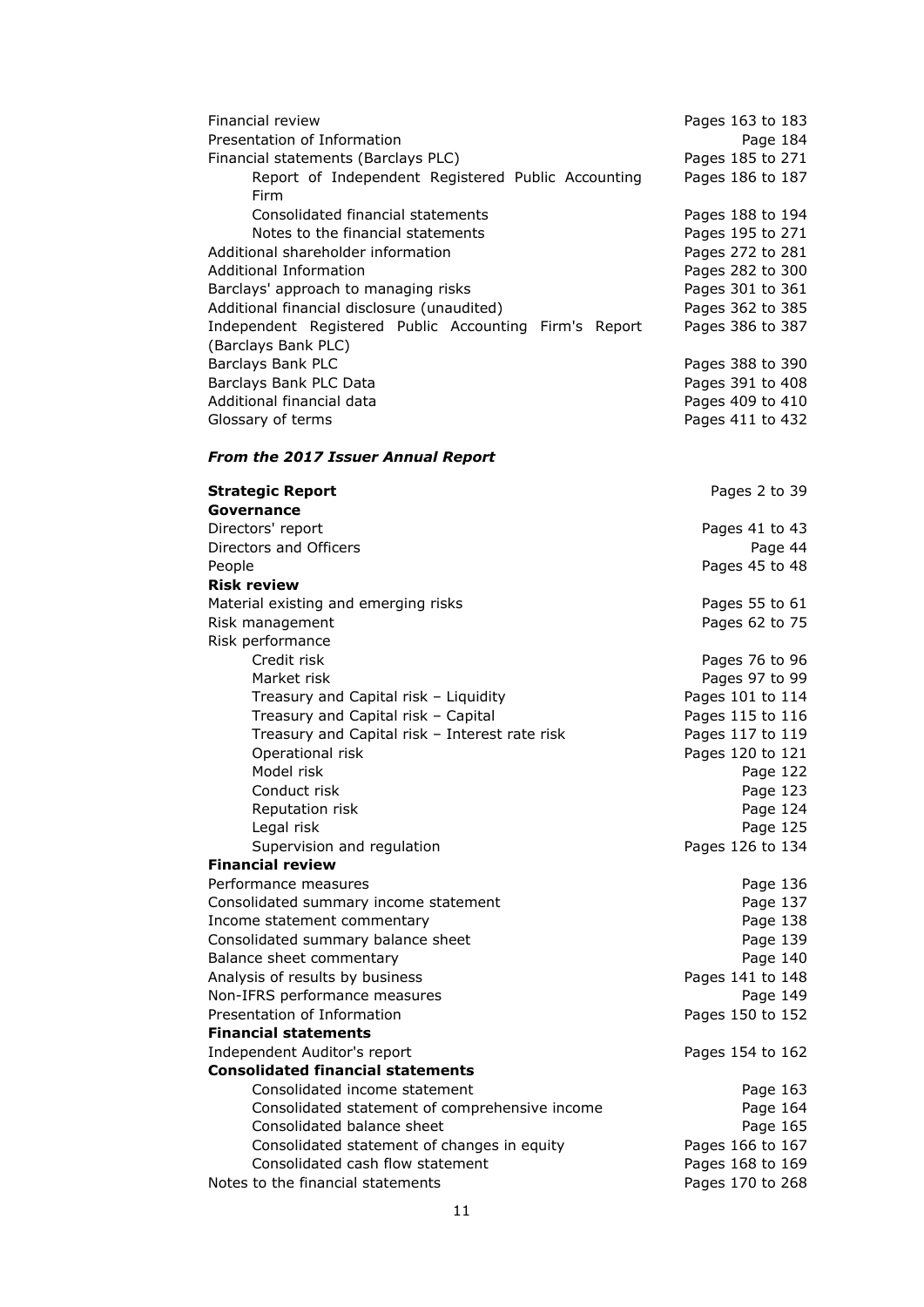#### *From the 2018 Registration Document*

| <b>Risk Factors</b><br>The Issuer and the Group<br>The unaudited pro forma condensed consolidated financial<br>information of the Issuer and its subsidiaries (the "Pro                       | Pages 3 to 17<br>Pages 22 to 24<br>Pages 25 to 28 |
|-----------------------------------------------------------------------------------------------------------------------------------------------------------------------------------------------|---------------------------------------------------|
| <b>Forma Financial Information")</b><br>Explanatory Notes to the Pro Forma Financial Information<br>Accountant's Report on the Pro Forma Financial Information<br>(the "Accountant's Report") | Pages 29 to 30<br>Pages 31 to 32                  |
| <b>From the March Announcement</b>                                                                                                                                                            |                                                   |
| Exhibit 99.1 - Barclays reaches settlement with United<br><b>States Department of Justice in relation to Residential</b><br><b>Mortgage-Backed Securities</b>                                 | Page 4                                            |
| <b>From the April Announcement</b>                                                                                                                                                            |                                                   |
| Exhibit 99.1 - FCA and PRA conclude investigations<br>into Jes Staley and Barclays                                                                                                            | Page 4                                            |
| <b>From the Q1 Recent Developments Announcement</b>                                                                                                                                           |                                                   |
| <b>Exhibit 99.1 - Recent Developments</b>                                                                                                                                                     | Page 4                                            |
| <b>From Supplement 1/2018</b>                                                                                                                                                                 |                                                   |
| The Issuer and the Group                                                                                                                                                                      | Pages 1 to 4                                      |

Only information listed in the cross-reference lists above is incorporated by reference into each of the Base Prospectuses. Information in each Document which is not incorporated by reference into each of the Base Prospectuses is either not relevant for investors or is covered elsewhere in each such Base Prospectus.

(iii) deleting the following page references from the cross-reference lists in paragraph 2 (*Information incorporated by reference*):

#### *From the Registration Document*

| Risk Factors             | Pages 3 to 20  |
|--------------------------|----------------|
| The Issuer and the Group | Pages 26 to 28 |

- (iv) amending the page reference relating to 'Consolidated statement of changes in equity' under the heading '*From the 2016 Issuer Annual Report*' in the cross-reference lists in paragraph 2 (*Information incorporated by reference*) so that it shall now read "Pages 193 to 195" instead of "Pages 193 to 194".
- (v) deleting the row relating to 'Statement of changes in equity' under the heading *'From the 2016 Issuer Annual Report*' in the cross-reference lists in paragraph 2 (*Information incorporated by reference*) in its entirety.

## **D) IMPORTANT LEGAL INFORMATION**

The section entitled "Important Legal Information" on (i) pages 205 to 208 of Base Prospectus 6 and (ii) pages 405 to 410 of Base Prospectus 9 is updated by deleting the second paragraph under the heading 'Ratings' on (i) page 205 of Base Prospectus 6 and (ii) pages 406 to 407 of Base Prospectus 9 in its entirety and replacing it with the following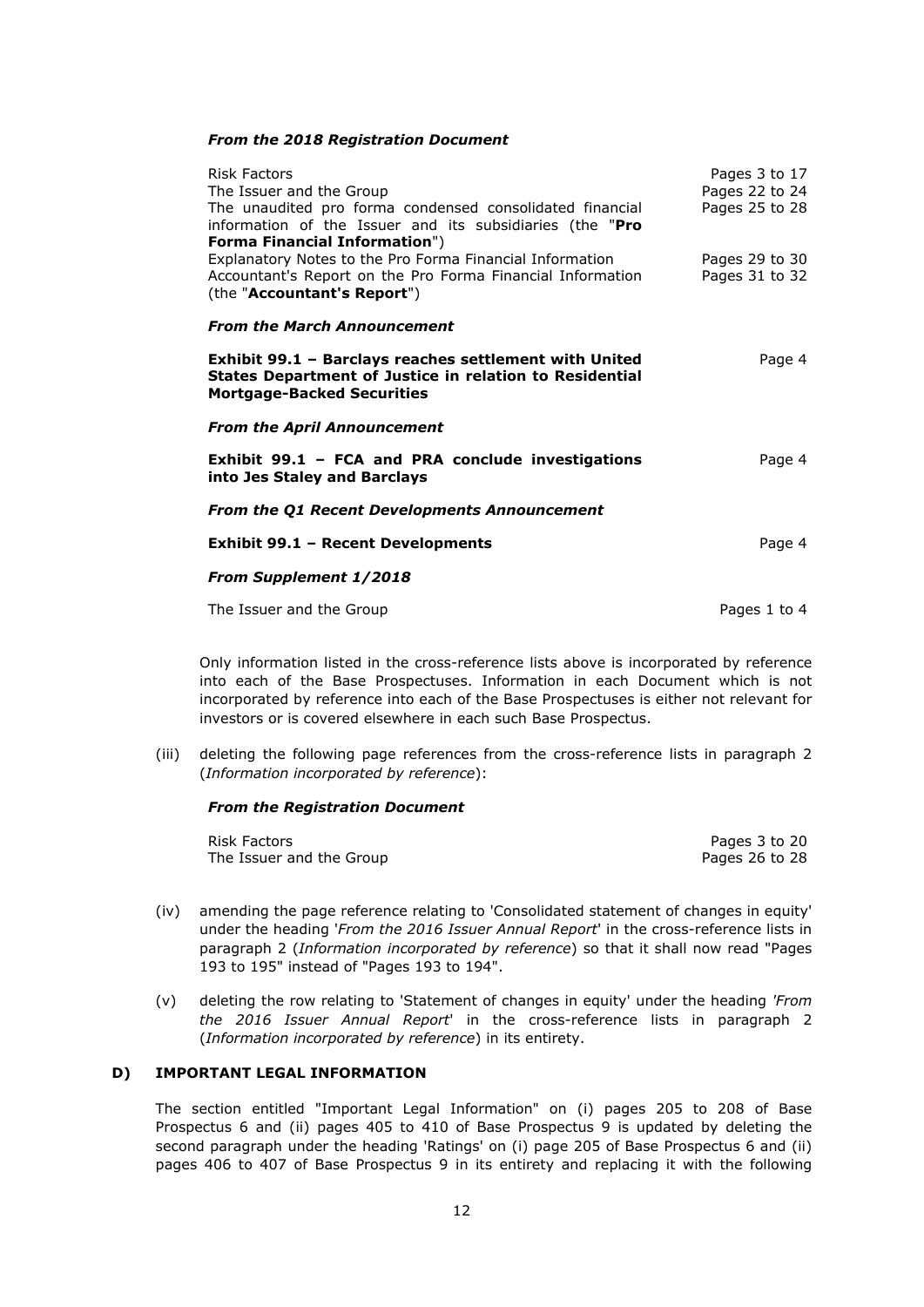(notwithstanding that any footnotes in such paragraph of each Base Prospectus shall apply *mutatis mutandis* as set out therein):

"As of the date of this Base Prospectus, the short-term unsecured obligations of the Issuer are rated A-1 by Standard & Poor's, P-1 by Moody's, and F1 by Fitch and the unsecured unsubordinated long-term obligations of the Issuer are rated A by Standard & Poor's, A2 by Moody's, and A by Fitch."

## **E) GENERAL INFORMATION**

In respect of each Base Prospectus, the section "General Information" on (i) pages 209 to 213 of Base Prospectus 6 and (ii) pages 411 to 415 of Base Prospectus 9 is updated by:

(i) Deleting the information under "Significant Change Statement" on (i) page 209 of Base Prospectus 6 and (ii) page 411 of Base Prospectus 9 and replacing it with the following:

> "Save as disclosed under paragraph  $(v)$  of the section entitled 'The Issuer and the Group' on pages 3 to 4 of Supplement 1/2018, there has been no significant change in the financial or trading position of the Bank Group since 31 December 2017."

(ii) Deleting the information under "Material Adverse Change Statement" on (i) page 209 of Base Prospectus 6 and (ii) page 411 of Base Prospectus 9 and replacing it with the following:

"There has been no material adverse change in the prospects of the Issuer since 31 December 2017."

(iii) Deleting the information set out under "Legal Proceedings" on (i) page 209 of Base Prospectus 6 and (ii) page 411 of Base Prospectus 9 and replacing it with the following:

"Save as disclosed under (i) Note 27 (*Provisions*) and Note 29 (*Legal, competition and regulatory matters*) to the consolidated financial statements of Barclays PLC on pages 237 to 238 and pages 239 to 247, respectively, of the 2017 Joint Annual Report, (ii) the March Announcement and (iii) the April Announcement, there are no governmental, legal or arbitration proceedings (including any such proceedings which are pending or threatened of which the Issuer is aware), which may have or have had during the 12 months preceding the date of this Base Prospectus, a significant effect on the financial position or profitability of the Issuer and/or the Bank Group."

(iv) In respect of each Base Prospectus, inserting a new paragraph entitled "Pro Forma Financial Information" at the end of the "General Information" section on (i) page 213 of Base Prospectus 6 and (ii) page 415 of Base Prospectus 9 as follows:

## "**Pro Forma Financial Information**

For the purposes of Prospectus Rule 5.5.4R (2)(f) KPMG LLP is responsible for the Accountant's Report as part of this Base Prospectus and has, in the Accountant's Report, declared that it has taken all reasonable care to ensure that the information contained in the Accountant's Report is, to the best of its knowledge, in accordance with the facts and contains no omission likely to affect its import. This statement is included in the Accountant's Report in compliance with paragraph 7 of Annex II of the Prospectus Regulation (Regulation (EC) No 809/2004 of 29 April 2004).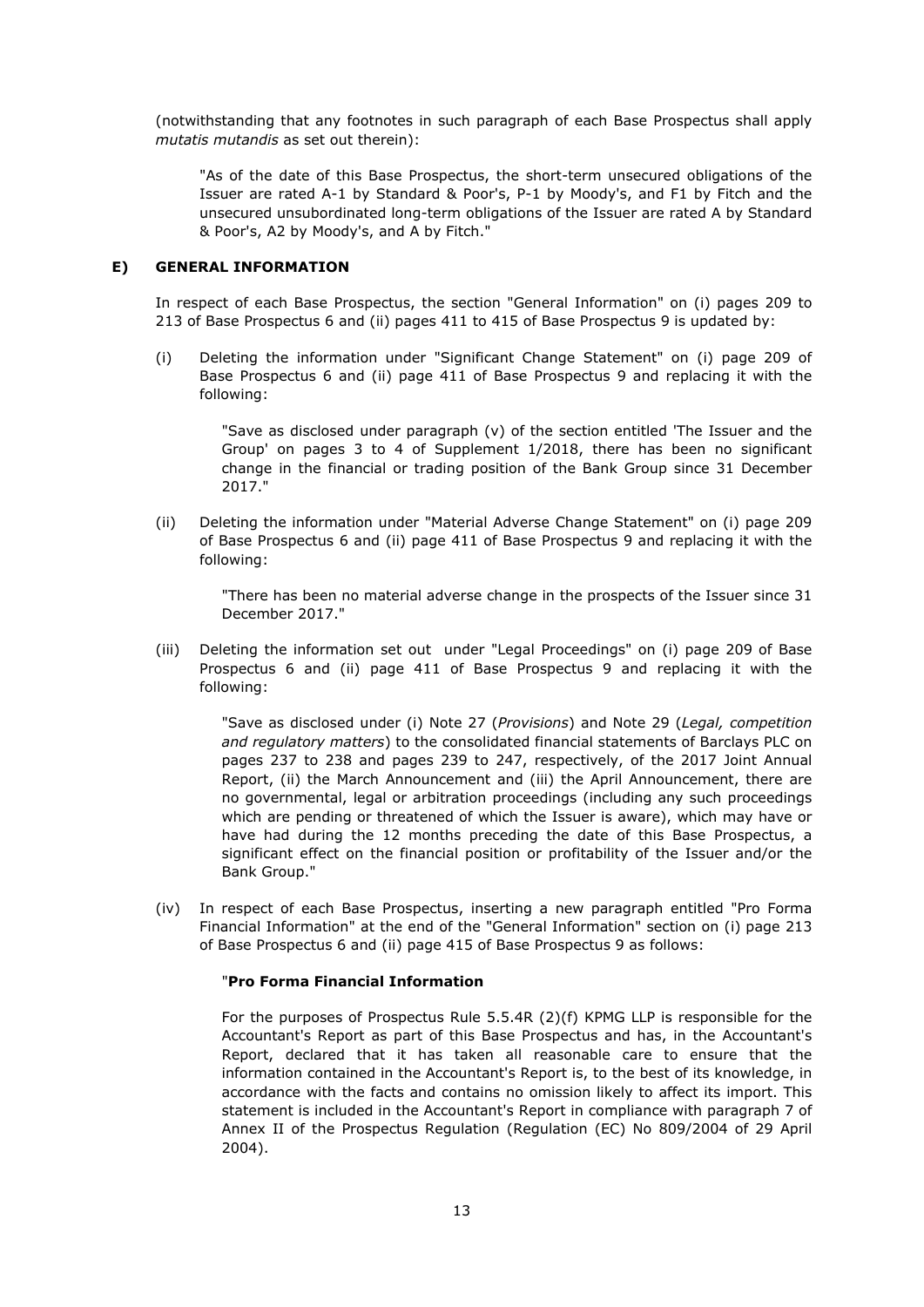KPMG LLP has given, and not withdrawn, its written consent to the incorporation by reference in this Base Prospectus of the Accountant's Report in the form and context in which it is incorporated."

To the extent that there is any inconsistency between (a) any statement in this Prospectus Supplement (in relation to any Base Prospectus) and (b) any other statement in, or incorporated by reference any Base Prospectus, the statements in (a) above shall prevail.

The 2017 Joint Annual Report, the 2017 Issuer Annual Report, the March Announcement, the April Announcement and the Q1 Recent Developments Announcement may be inspected during normal business hours at the registered office of the Issuer or at https://www.home.barclays/barclaysinvestor-relations/results-and-reports/results.html.

The 2018 Registration Document and Supplement 1/2018 may be inspected during normal business hours at the registered office of the Issuer or at https://www.home.barclays/prospectuses-and-documentation/structuredsecurities/prospectuses.html.

In accordance with Article 13 paragraph 2 of Luxembourg Law, investors who have agreed to purchase or subscribe for Securities before this Prospectus Supplement was published have the right, exercisable within two working days after the date on which this Prospectus Supplement is published, to withdraw their acceptances. This right is exercisable up to, and including 4 May 2018. Investors should contact the distributor from which they agreed to purchase or subscribe the Securities in order to exercise their withdrawal rights.

References to each Base Prospectus shall hereafter mean such Base Prospectus as supplemented by this Prospectus Supplement. The Issuer has taken all reasonable care to ensure that the information contained in each Base Prospectus, as supplemented by this Prospectus Supplement is, to the best of its knowledge, in accordance with the facts and contains no omission likely to affect its import and accepts responsibility accordingly. Save as disclosed in this Prospectus Supplement, no significant new factor, material mistake or inaccuracy relating to the information included in each Base Prospectus is capable of affecting the assessment of securities issued pursuant to each Base Prospectus has arisen or been noted, as the case may be, since the publication of each Base Prospectus (as supplemented at the date hereof) by the Issuer.

This Prospectus Supplement has been approved by the Commission de Surveillance du Secteur Financier, which is competent authority in the Grand Duchy of Luxembourg for the purposes of the Prospectus Directive and the relevant implementing measures in the Grand Duchy of Luxembourg, as a prospectus supplement issued in compliance with the Prospectus Directive and the relevant implementing measures in the Grand Duchy of Luxembourg for the purpose of giving information with regard to the issue of securities under the Programme.



The date of this Prospectus Supplement is 2 May 2018